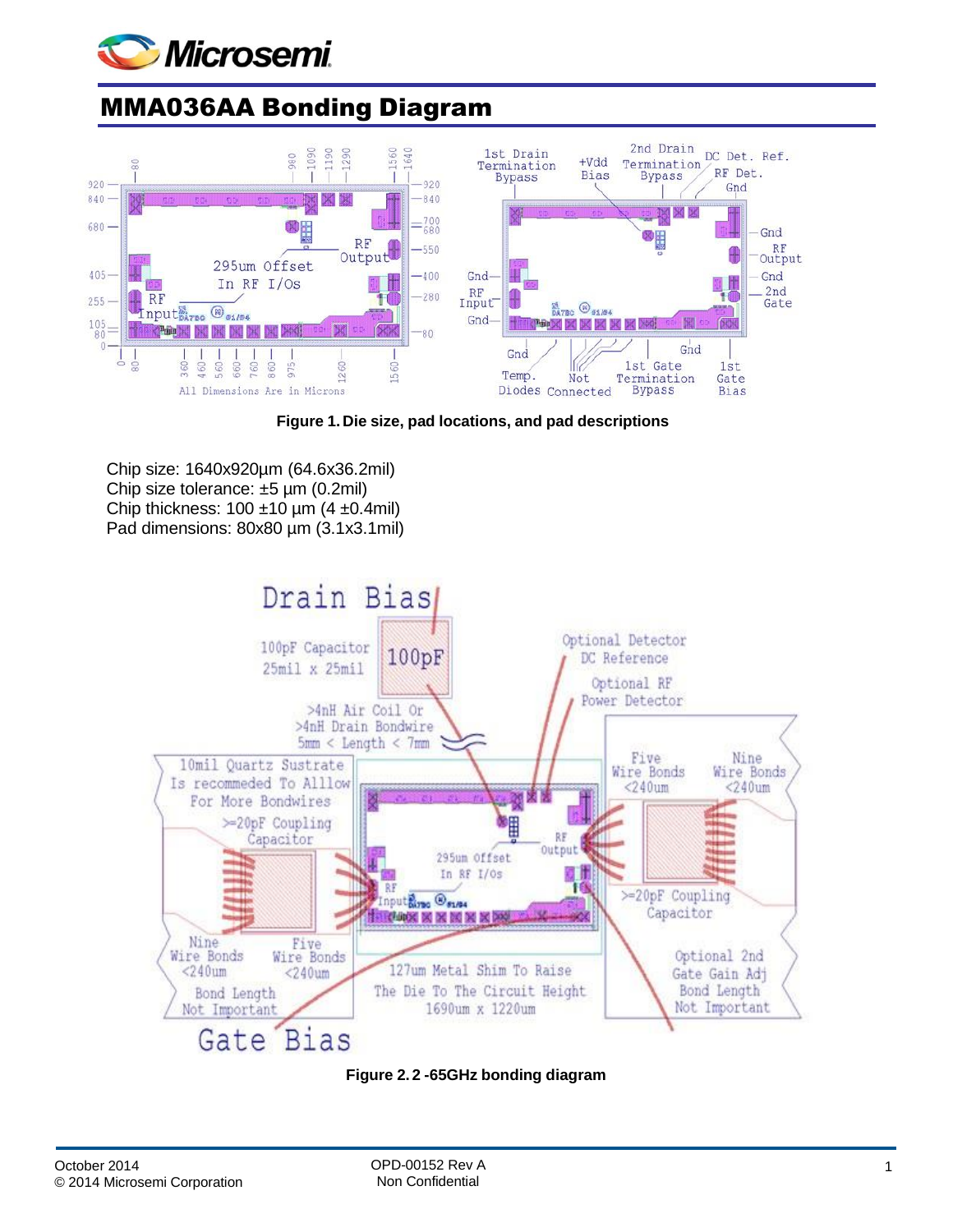



**Figure 3.40MHz-65GHz bonding diagram**

## **Pick-up and Chip Handling**

This MMIC has exposed air bridges on the top surface. **Do not pick up chip with vacuum on the die center**; handle from edges or use a collet.

## **Thermal Heat Sinking**

To avoid damage and for optimum performance, you must observe the maximum channel temperature and ensure adequate heat sinking.

## **ESD Handling and Bonding**

**This MMIC is ESD sensitive**; preventive measures should be taken during handling, die attach, and bonding.

**Epoxy die attach is recommended**. Please review our application note [MM-APP-0001](http://www.microsemi.com/document-portal/doc_download/133886-mm-app-0001-die-handling-application-note) GaAs MMIC handling and die attach recommendations, on our website for more handling, die attach and bonding information.